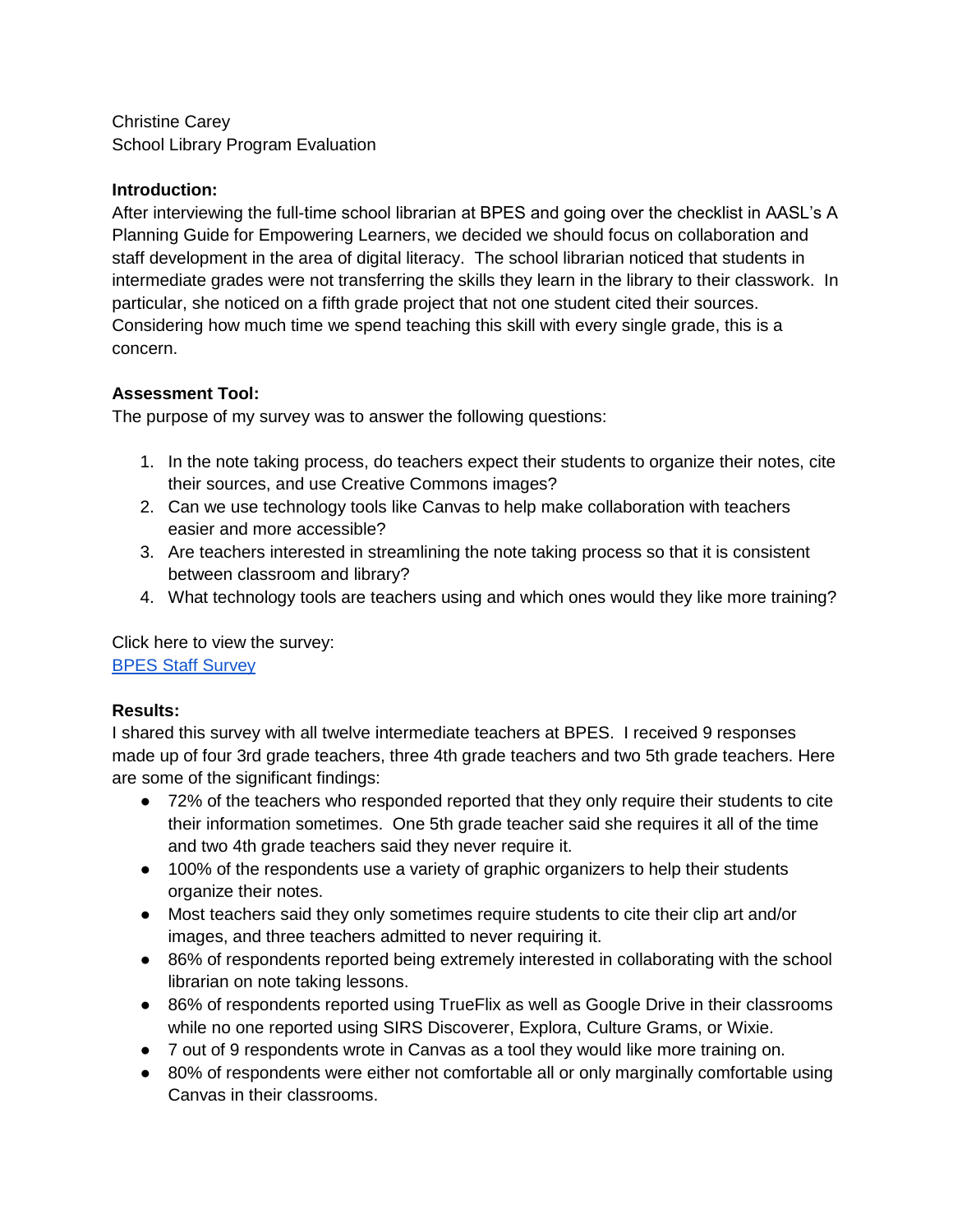#### **Analysis:**

This survey made several things clear for us. First, every teacher approaches note taking differently BPES. Note taking is an important skill and there needs to be a more consistent message for students. It is essential that students are being taught how to find reliable information and how to give credit to their information sources, but many teachers are not making this a part of their research routines. The school librarian ensures students have access to information and that they use it ethically and responsibly. It will be up to us to advocate for a more unified approach to this inquiry-based learning, where students are using the same types of note taking procedures both in the library and in their classrooms. Almost all of the teachers in our survey said they would be extremely interested in working with the school librarian to make this happen. This will make it easier for us next year to implement a school-wide note taking approach.

Another glaring fact is that teachers are just not comfortable using Canvas in their classrooms. School librarians are technology leaders in the school. In order to continue to increase access to information and increase those 21st century skills in our students, we need to lead the way for our teachers. This learning management system, Canvas, was introduced last school year and teachers have had only a few trainings on it. We are aware that it is not the most userfriendly tool and that it requires some amount of comfort level to be able to use all of its features. Before this survey, we were hoping to incorporate science and social studies objectives into note taking modules that students can start in the library and complete in their classrooms next year. We see the Canvas modules as an excellent tool to bridge the gap between classroom and library, but we are definitely concerned with teachers' comfort level using it. We will need to find a way to provide more training on its use next year.

Besides the use of Canvas, we would also like to see an increase in the use of the other databases we have available like Explora and SIRS Discoverer. These are excellent tools that can be easily incorporated into the inquiry process. A while ago I gave an in service on a new tool called TrueFlix and was pleased to see that 86% of teachers reported using it in their classroom. This is good evidence that teachers just need to be shown how to use the tool and given time to brainstorm ways they can use it with their students.

#### **Goals:**

[BPES School Library Program Goals for 2017-2018](https://docs.google.com/presentation/d/1gHgwcglog6_uefmK_KARExEPgtkqhigm-6ngX2pOxrw/edit?usp=sharing)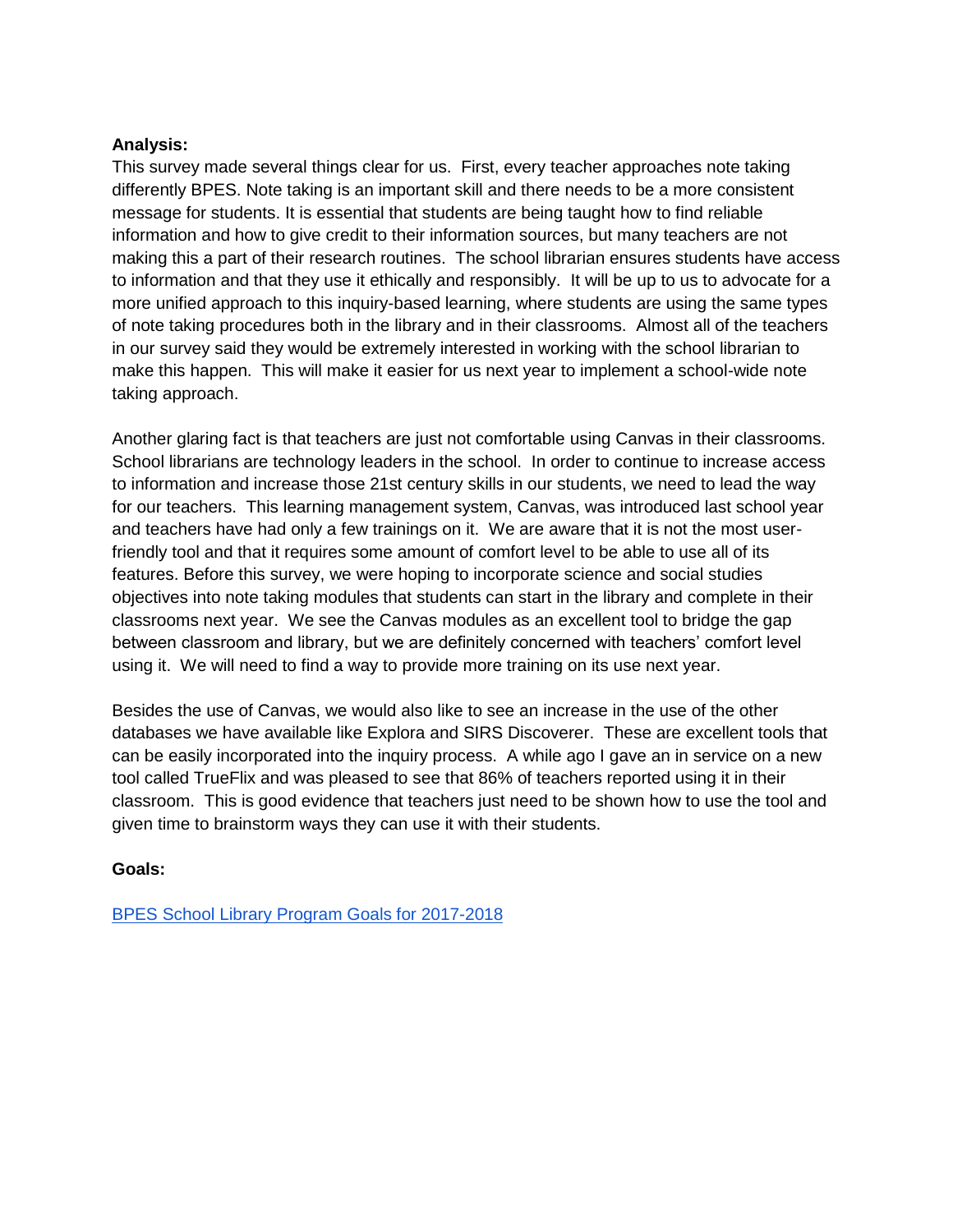| Goal:                                                                                                                                                                                                                                                                                                                                                                                                                                                               | COLLABORATION The school library program promotes collaboration among members of the learning community, and encourages learners to be independent lifelong<br>users and producers of ideas and information.<br>The school librarian will collaborate with teachers to design research projects that incorporate citing sources.                                                  |                                                                                                                                                                     |                                                                                         |                                                                                                                                             |                                                                                                  |                                                                                                                                                                                                   |  |
|---------------------------------------------------------------------------------------------------------------------------------------------------------------------------------------------------------------------------------------------------------------------------------------------------------------------------------------------------------------------------------------------------------------------------------------------------------------------|-----------------------------------------------------------------------------------------------------------------------------------------------------------------------------------------------------------------------------------------------------------------------------------------------------------------------------------------------------------------------------------|---------------------------------------------------------------------------------------------------------------------------------------------------------------------|-----------------------------------------------------------------------------------------|---------------------------------------------------------------------------------------------------------------------------------------------|--------------------------------------------------------------------------------------------------|---------------------------------------------------------------------------------------------------------------------------------------------------------------------------------------------------|--|
| Objective                                                                                                                                                                                                                                                                                                                                                                                                                                                           |                                                                                                                                                                                                                                                                                                                                                                                   |                                                                                                                                                                     |                                                                                         |                                                                                                                                             |                                                                                                  |                                                                                                                                                                                                   |  |
| <b>Target Groups</b>                                                                                                                                                                                                                                                                                                                                                                                                                                                | Student/ Classroom Teachers / Administration                                                                                                                                                                                                                                                                                                                                      |                                                                                                                                                                     |                                                                                         |                                                                                                                                             |                                                                                                  |                                                                                                                                                                                                   |  |
| Strategies                                                                                                                                                                                                                                                                                                                                                                                                                                                          |                                                                                                                                                                                                                                                                                                                                                                                   |                                                                                                                                                                     |                                                                                         |                                                                                                                                             |                                                                                                  |                                                                                                                                                                                                   |  |
| What?                                                                                                                                                                                                                                                                                                                                                                                                                                                               | Why?                                                                                                                                                                                                                                                                                                                                                                              | When?                                                                                                                                                               | Who?                                                                                    | How?                                                                                                                                        | <b>Communication Tools</b>                                                                       | Evaluation                                                                                                                                                                                        |  |
| The school library program<br>at BPES provides students<br>with a multitude of<br>opportunities to practice<br>note taking skills including<br>organizing notes and citing<br>sources. However, most<br>teachers are not requiring<br>their students to cite<br>sources when doing<br>research assignments in<br>class. Increasing<br>collaboration between<br>teachers and the school<br>LMS will increase the<br>students' transference of<br>note taking skills. | The school library is an<br>integral part of student<br>success at BPES. Strong<br>note taking skills are<br>essential as students move<br>to middle school and<br>beyond. It is our<br>responsibility to ensure<br>that students are using<br>information responsibly and<br>ethically. Studies show that<br>strong note taking skills<br>lead to greater success in<br>reading. | One collaboratively<br>developed unit will take<br>place for each grade level<br>twice next year. (one in the<br>first semester and one in<br>the second semester). | School librarian<br>Intermediate classroom<br>teachers<br><b>Building administrator</b> | The school librarian and<br>the school administrator<br>will work together to<br>address teachers on the<br>importance of<br>collaboration. | Canvas<br><b>Team meetings</b><br>Observations of<br>collaboratively planned<br>units<br>Surveys | Librarian and teachers will review<br>assignments to determine if<br>students are citing their sources<br>correctly and using the note<br>taking skills learned in both class<br>and the library. |  |

| Goal:                                                                                                                                                                                                                                                                                                         | PROFESSIONAL DEVELOPMENT To sustain and increase knowledge and skills, the school library program includes support for professional development for school librarians and<br>teachers.                                                                                                                                                                                |                                                                                                                                                                                                                                |                                                                         |                                                                                                                                                                                   |                                                                                      |                                                                                                                                                                                       |
|---------------------------------------------------------------------------------------------------------------------------------------------------------------------------------------------------------------------------------------------------------------------------------------------------------------|-----------------------------------------------------------------------------------------------------------------------------------------------------------------------------------------------------------------------------------------------------------------------------------------------------------------------------------------------------------------------|--------------------------------------------------------------------------------------------------------------------------------------------------------------------------------------------------------------------------------|-------------------------------------------------------------------------|-----------------------------------------------------------------------------------------------------------------------------------------------------------------------------------|--------------------------------------------------------------------------------------|---------------------------------------------------------------------------------------------------------------------------------------------------------------------------------------|
| Objective                                                                                                                                                                                                                                                                                                     | The school librarian will provide professional development on technology tools for teachers.                                                                                                                                                                                                                                                                          |                                                                                                                                                                                                                                |                                                                         |                                                                                                                                                                                   |                                                                                      |                                                                                                                                                                                       |
| <b>Target Groups</b>                                                                                                                                                                                                                                                                                          | Student/ Classroom Teachers / Administration                                                                                                                                                                                                                                                                                                                          |                                                                                                                                                                                                                                |                                                                         |                                                                                                                                                                                   |                                                                                      |                                                                                                                                                                                       |
| <b>Strategies</b>                                                                                                                                                                                                                                                                                             |                                                                                                                                                                                                                                                                                                                                                                       |                                                                                                                                                                                                                                |                                                                         |                                                                                                                                                                                   |                                                                                      |                                                                                                                                                                                       |
| What?                                                                                                                                                                                                                                                                                                         | Why?                                                                                                                                                                                                                                                                                                                                                                  | When?                                                                                                                                                                                                                          | Who?                                                                    | How?                                                                                                                                                                              | <b>Communication Tools</b>                                                           | Evaluation                                                                                                                                                                            |
| There are many databases<br>and digital tools available for<br>teachers and students to use<br>in their classrooms.<br>However, many teachers are<br>not using them in the<br>classrooms. They need<br>training to feel more<br>comfortable with the<br>implementation of these<br>tools in their classrooms. | It is our mission to increase<br>student access to<br>information and to help<br>them become proficient in<br>21st century skills. They<br>need to be exposed to the<br>wide variety of online<br>databases such as SIRS<br>Discoverer and World Book<br>Online. Canvas is an<br>excellent learning<br>management tool that can<br>also be used for<br>collaboration. | One staff in service offering<br>training on various<br>databases and digital tools.<br>per quarter before school.<br>One whole staff training<br>specifically on Canvas will<br>be given in the week before<br>school starts. | School librarian<br>Classroom teachers<br><b>Building administrator</b> | The school librarian and the Canvas<br>school administrator will<br>work together to promote<br>the use of the digital tools<br>and databases we have<br>available to us at BPES. | <b>Team meetings</b><br>Observations of classroom<br>use of digital tools<br>Surveys | Librarian will send out a<br>quarterly survey to classroom<br>teachers to determine which<br>tools are being used and on<br>which tools teachers still wish<br>to have more training. |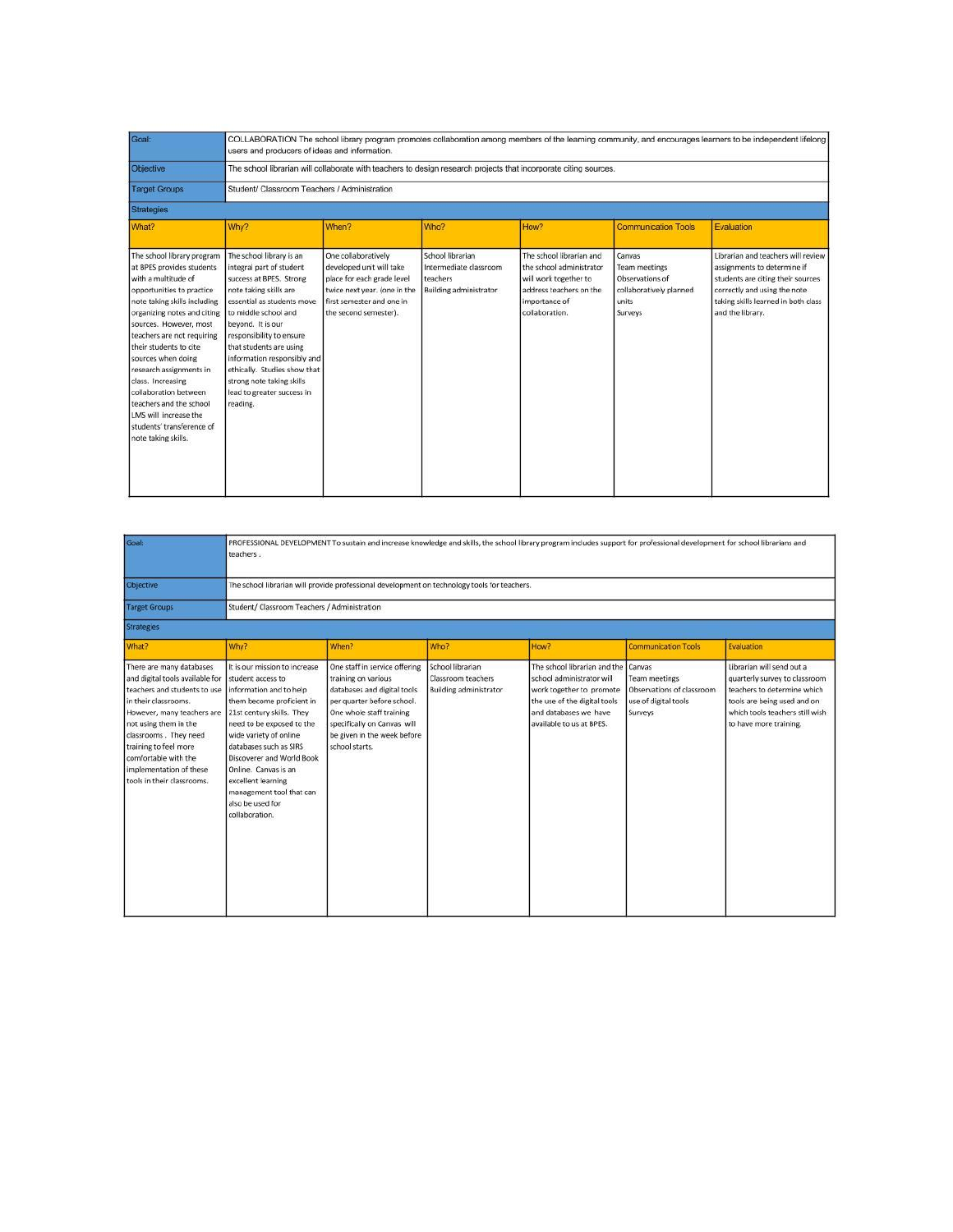Christine Carey April 30, 2017 \_\_\_ POINTS OUT OF 25

|                                                          | <b>SLM 552 Program Assessment Rubric</b><br>Value: 25 points for a total grade value of 12.5%                                                                                                                                                                                                                                                                                                                                                                    |                                                                                                                                                                          |                                                                                                                                                                                                                                  |                                                                                                                                 |  |  |
|----------------------------------------------------------|------------------------------------------------------------------------------------------------------------------------------------------------------------------------------------------------------------------------------------------------------------------------------------------------------------------------------------------------------------------------------------------------------------------------------------------------------------------|--------------------------------------------------------------------------------------------------------------------------------------------------------------------------|----------------------------------------------------------------------------------------------------------------------------------------------------------------------------------------------------------------------------------|---------------------------------------------------------------------------------------------------------------------------------|--|--|
|                                                          | <b>Exemplary</b>                                                                                                                                                                                                                                                                                                                                                                                                                                                 | <b>Proficient</b>                                                                                                                                                        | <b>Developing</b>                                                                                                                                                                                                                | <b>Unsatisfactory</b>                                                                                                           |  |  |
| <b>Assessment</b><br><b>Design</b>                       | <b>6.5-7 Points</b><br>Outstanding assessment<br>reflects the knowledge and<br>reading level of the target<br>audience and comprehensively<br>asks essential question that will<br>lead to an outstanding analysis<br>and ways that will enhance<br>school improvement efforts.                                                                                                                                                                                  | <b>5.5-6 Points</b><br>Strong assessment<br>that reflects the target<br>audience and asks<br>strong questions that<br>will lead to a good<br>analysis.                   | <b>5 Points</b><br>Assessment may<br>not be written for<br>the knowledge and<br>skills of the target<br>audience; questions<br>may need revision<br>as they may not<br>seek ways to<br>enhance school<br>improvement<br>efforts. | 0-4 Points<br>Assessment would<br>benefit from a<br>revision.                                                                   |  |  |
| <b>Analysis of</b><br><b>Data</b><br><b>ALA/AASL 4.3</b> | <b>5.5-6 Points</b><br>Analysis demonstrates an<br>understanding of the Program<br>Assessment Rubric;<br>Outstanding assessment of<br>how the library program<br>addresses the needs of their<br>diverse communities.<br>Every word is essential.<br>Writing flows from one<br>thought to the next. Polished<br>with perhaps 1-2 minor<br>punctuation errors. Writing<br>sings with the writer's voice;<br>formatting and font are<br>professional and pleasing. | <b>5 Points</b><br>Analysis<br>demonstrates<br>understanding<br>although misses a few<br>essential points;<br>Writing may need<br>polish in three or<br>more sentences.  | 4.5 Points<br>Details and analysis<br>may be incomplete;<br>Writing needs<br>polish.                                                                                                                                             | 0-4 Points<br>Summary and<br>analysis<br>demonstrates<br>effort.                                                                |  |  |
| Goal 1<br><b>ALA/AASL 5.4</b>                            | <b>5.5-6 Points</b><br>Outstanding goal, 1 clearly<br>written and measurable<br>objective, identifies target<br>group and comprehensively<br>answers what, why, when,<br>who, how, communication<br>tools, and evaluation; Clearly<br>aligned with school's mission;<br>Goal demonstrates that<br>candidate made effective use                                                                                                                                   | <b>5 Points</b><br>Strong goal and<br>measurable objective;<br>answers what, why,<br>when, who, how,<br>communication tools,<br>and evaluation with<br>only a few slips. | 4.5 Points<br>While<br>demonstrating a<br>basic<br>understanding, goal<br>may not be aligned<br>with the school's<br>mission or the<br>objective may not<br>be measurable;<br>Goal may not be a<br>direct result of data         | 0-4 Points<br>Goal may need<br>revision; objective<br>may need revision;<br>the questions may<br>not be adequately<br>answered. |  |  |